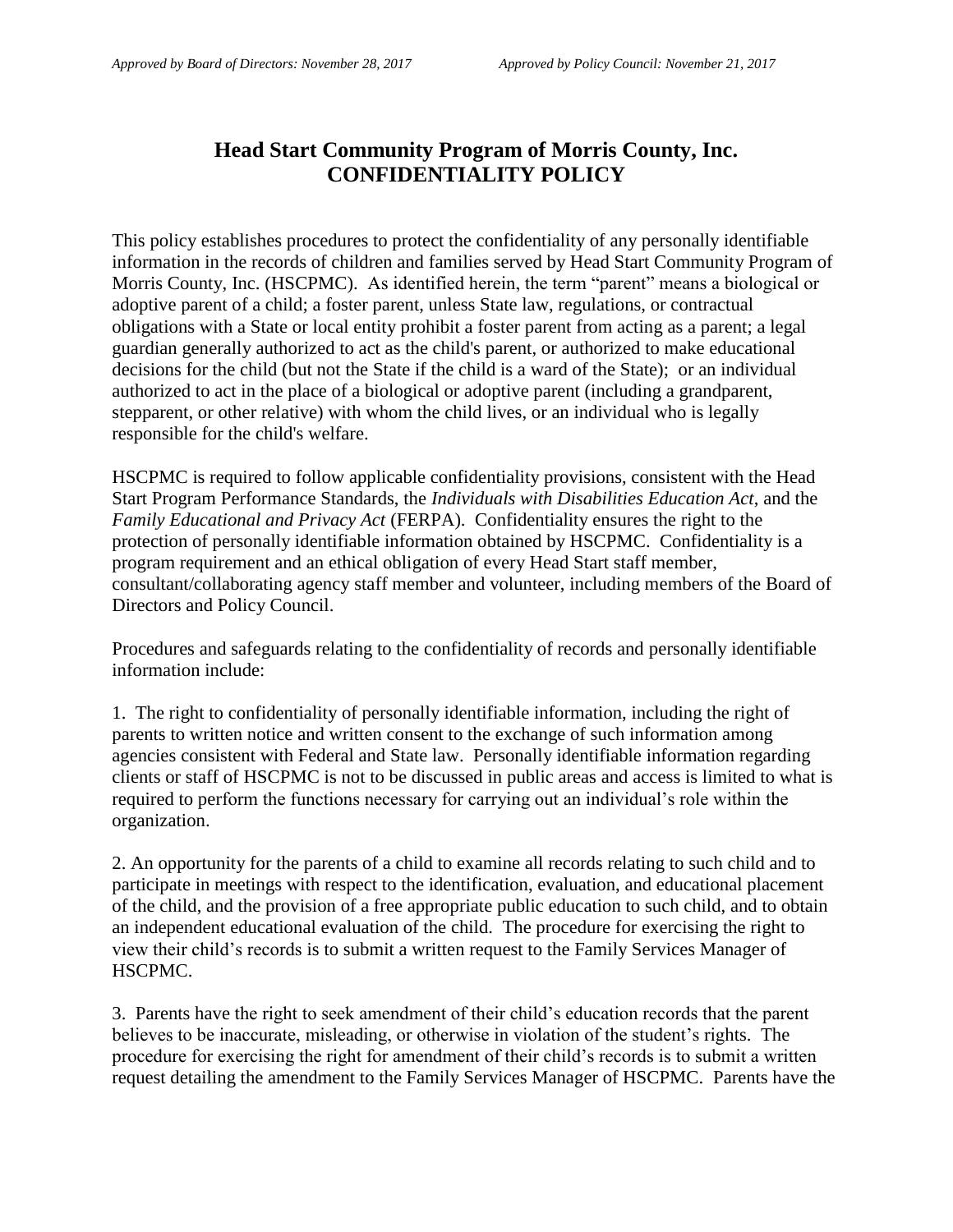right to file with the Department of Education a complaint concerning alleged failures by HSCPMC to comply with the requirements of the FERPA.

4. Parental consent must be obtained before personally identifiable information is disclosed to parties, other than officials of participating agencies involved in the provision of services to the child, except to the extent that FERPA requires release without parental consent to comply with judicial orders and subpoenas; to appropriate parties in connection with a serious health or safety risk or emergency; or required state or federal audit or evaluation; or study to improve child outcomes as described in 7. below. HSCPMC must provide to a parent, free of charge, an initial copy of child records disclosed to third parties, unless the disclosure was for a court that ordered that the information be disclosed.

5. HSCPMC must maintain a record of each request for access to and each disclosure of personally identifiable information from the education records of each child (except access by parents and authorized employees of HSCPMC), as well as the names of State and local educational authorities and Federal officials and agencies. Prior to release of information, the child's parent must voluntarily sign and date a Release of Information form which specifies what child records may be disclosed, explains why the records will be disclosed, and identifies the party or class of parties to whom the records may be disclosed.

6. Written agreements with third parties who may have access to confidential information are required to include procedures to protect personally identifiable information and be updated annually. If the third party violates the agreement, they may have the opportunity to self-correct or they may be prohibited from access to records for a set period of time as established by the Board of Directors and Policy Council.

7. Exceptions to this policy are identified in FERPA § 99.31, and include disclosure to: school officials who have been determined to have legitimate educational interests applying the criteria specified in the school's or school district's annual notification of FERPA rights; to another school or school system in which the student seeks or intends to enroll provided certain notification requirements are met; to authorized representatives of Federal, State and local educational authorities for audit or evaluation of Federal- or State-supported education programs, or for the enforcement of or compliance with Federal legal requirements that relate to those programs; to State and local authorities pursuant to a State statute concerning the juvenile justice system or child protective services; (6) To organizations conducting studies for, or on behalf of, educational agencies and institutions for the purposes of developing, validating, or administering predictive tests, administering student aid programs, or improving instruction; to accrediting organizations to carry out their accrediting functions; to comply with a judicial order or a lawfully issued subpoena; and to appropriate parties in connection with a significant health or safety risk or emergency.

8. HSPMC protects the confidentiality of personally identifiable information at collection, storage, disclosure and destruction stages, which are detailed in the *Record Retention and Destruction Policy* of HSCPMC.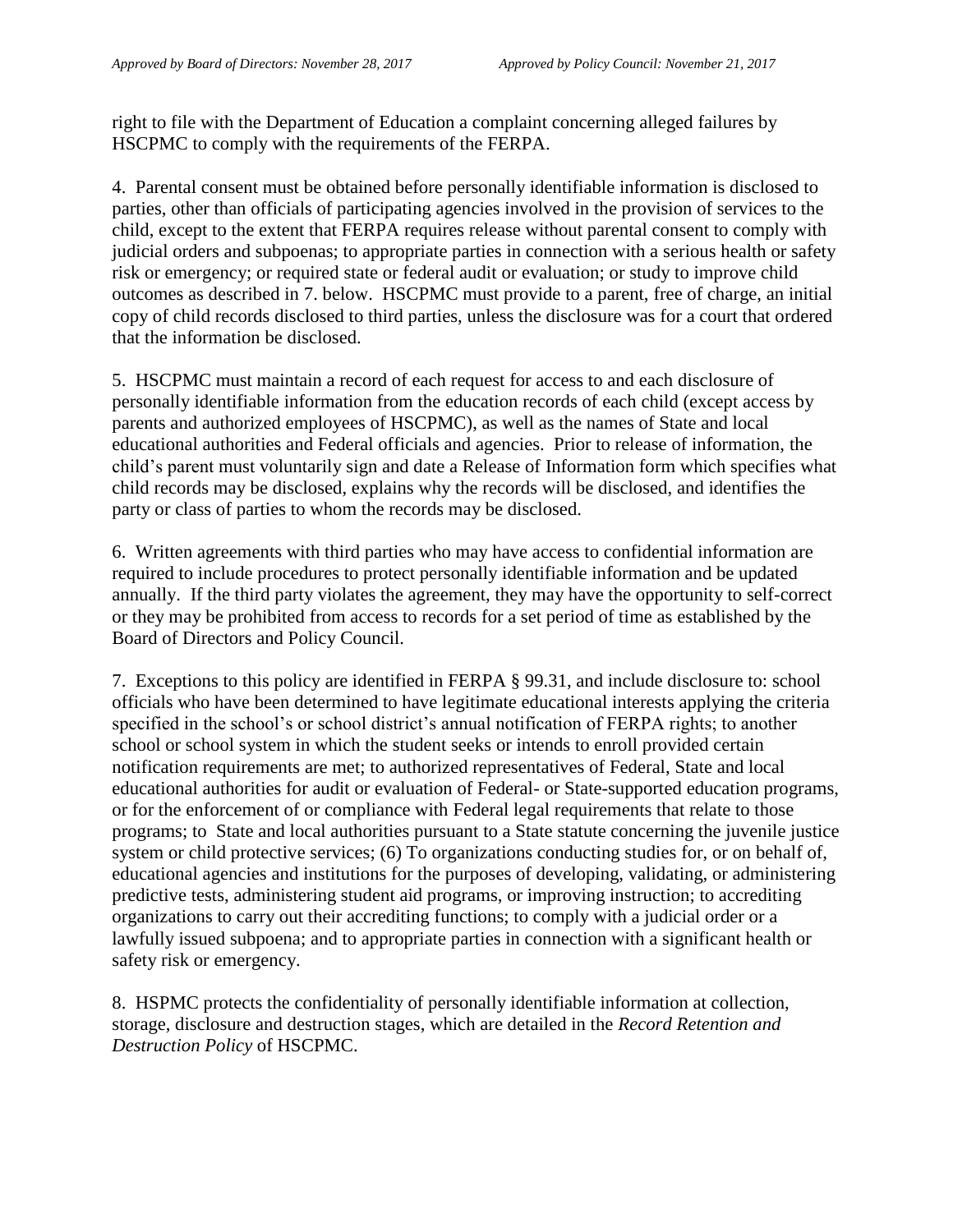9. One official at HSPMC is tasked with assuming responsibility for ensuring the confidentiality of any personally identifiable information regarding clients, and a different official at HSCPMC is tasked with assuming responsibility for ensuring the confidentially of any personally identifiable information regarding staff members.

10. All persons collecting or using personally identifiable information must receive training or instruction regarding this policy and procedure.

11. HSCPMC maintains a current listing of the names and positions of those employees within the agency who may have access to personally identifiable information.

12. HSCPMC shall annually provide notice to parents of children currently in attendance of their rights under this policy.

13. Access to personally identifiable information is limited to what is necessary to perform duties related to the specific role of each employee, consultant, collaborating agency staff member and volunteer, including members of the Board of Directors and Policy Council. Each person in these roles is prohibited from directly or indirectly divulging, disclosing, releasing or communicating any confidential data/information to any third party outside the scope of their position unless authorized under applicable laws.

Upon becoming involved with HSCPMC, each employee and volunteer must sign a confidentiality statement which will be placed in their file. Failure to follow the Confidentiality Policy and guidelines may result in disciplinary action or termination, consistent with the individual's role within the organization.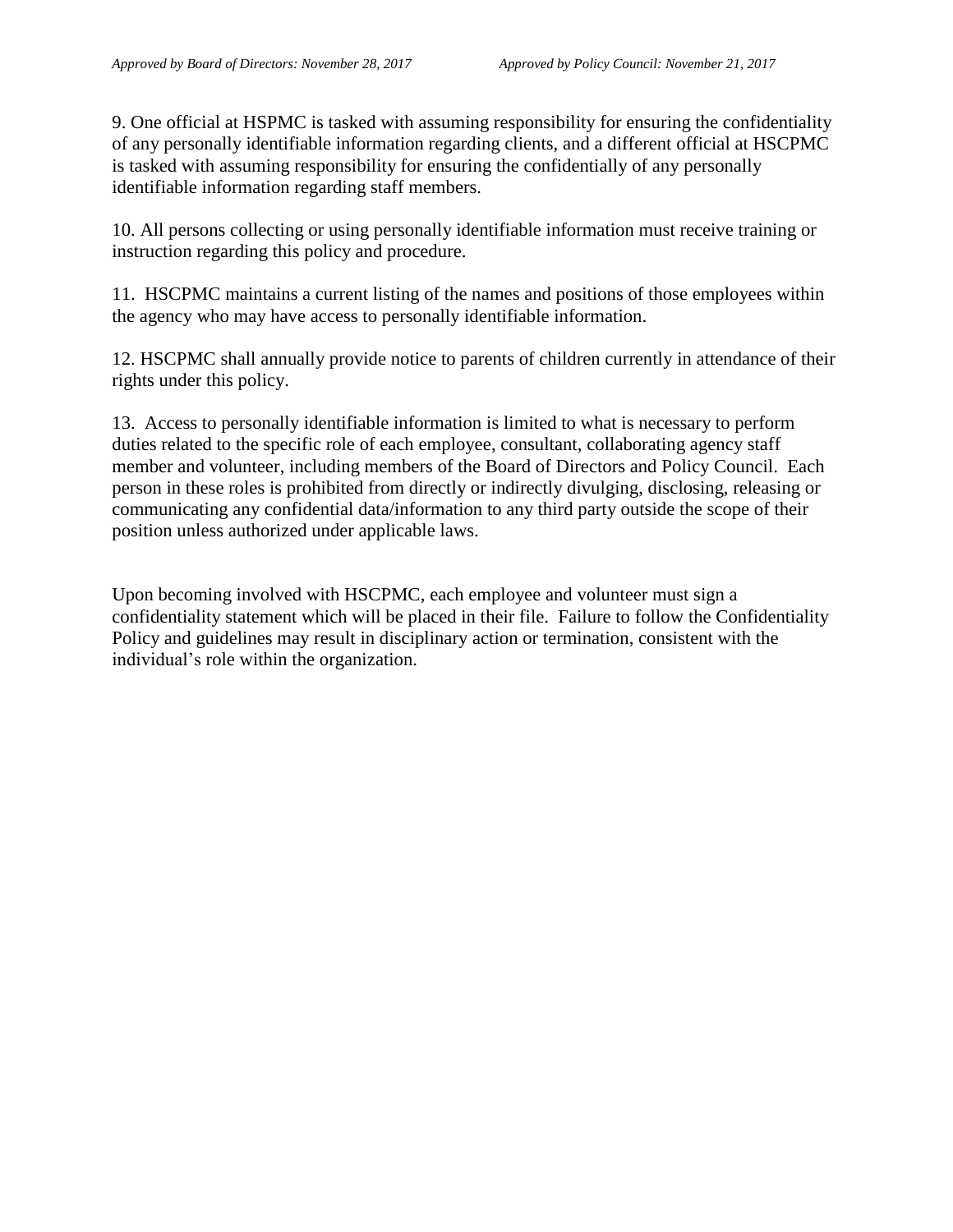### **Head Start Community Program of Morris County, Inc.**

### **STATEMENT OF CONFIDENTIALITY**

I have read and hereby agree to comply with the Policy of Confidentiality of Head Start Community Program of Morris County. I understand that if I discuss, release, or otherwise disclose personally identifiable information or confidential data, I may be subject to disciplinary action or termination, consistent with my role within the organization.

| Name          |      |
|---------------|------|
| Position/Role |      |
| Signature     | Date |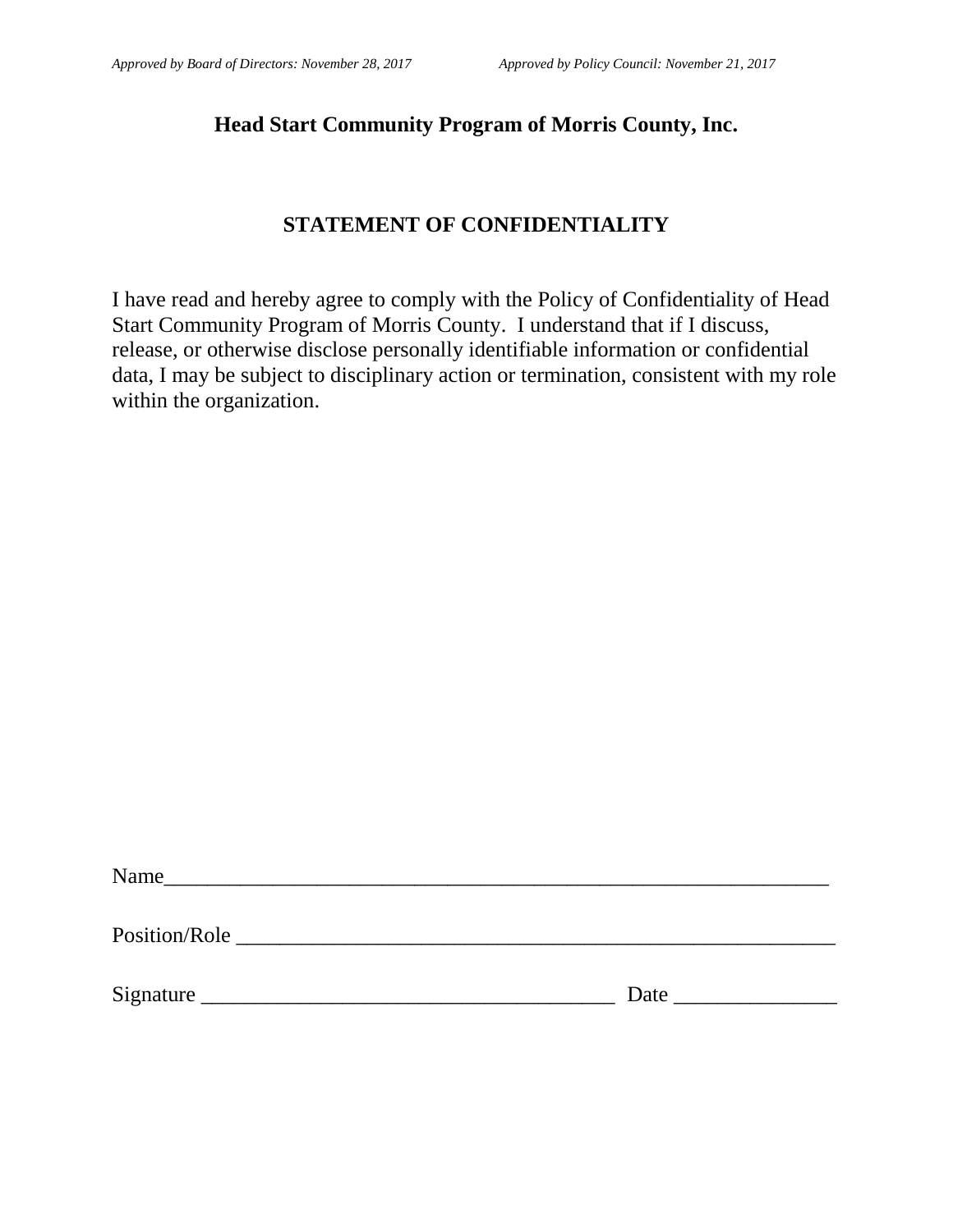# **Programa Comunitario Head Start del Condado de Morris, Inc. POLIZA DE CONFIDENCIALIDAD**

Esta póliza establece procedimientos para proteger la confidencialidad de cualquier información de identificación personal en los expedientes de niños y familias asistidos por el Programa Comunitario de Head Start del Condado de Morris, Inc. (HSCPMC). Como se identifica aquí, el término "padre" /"madre" significa un padre/ madre biológico o adoptivo de un niño; un padre/madre de crianza temporal, a menos que la ley estatal, los reglamentos o las obligaciones contractuales con una entidad estatal o local prohíban que un padre/madre de crianza temporal actúe como padre/madre; un tutor legal generalmente autorizado para actuar como padre/madre del niño, o autorizado para tomar decisiones educativas para el niño (pero no el Estado si el niño está bajo la tutela del Estado); o una persona autorizada para actuar en el lugar de un padre/madre biológico o adoptivo (incluyendo un abuelo, padrastro u otro pariente) con quien vive el niño, o un individuo que es legalmente responsable por el bienestar del niño.

Se requiere que HSCPMC cumpla con las disposiciones de confidencialidad aplicables, consistentes con los Normas de Desempeño del Programa Head Start, la Ley de Educación para Individuos con Discapacidades y la Ley de Educación y Privacidad Familiar (FERPA). La confidencialidad garantiza el derecho a la protección de la información personal identificables obtenida por HSCPMC. La confidencialidad es un requisito del programa y una obligación ética del personal de Head Start, personal y voluntarios de agencia colaboradora/ consultaría incluyendo los miembros de la Junta de Directores y el Consejo de Póliza.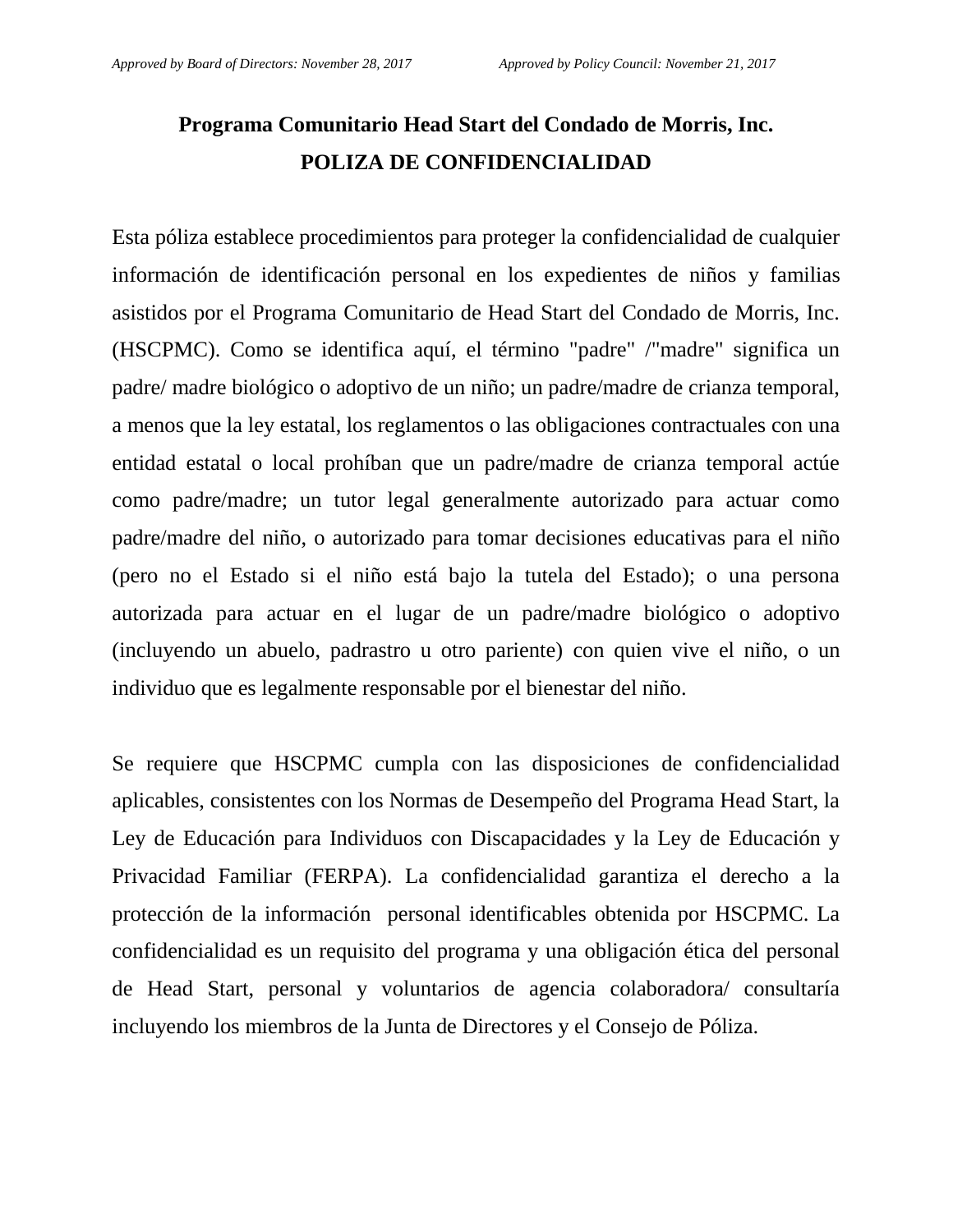Los procedimientos y las salvaguardas relacionados con la confidencialidad de los registros y la información de identificación personal incluyen:

1. El derecho a la confidencialidad de la información personal identificable, incluyendo el derecho de los padres a la notificación por escrito y al consentimiento por escrito para el intercambio de información entre las agencias en conformidad con las leyes federales y estatales. La información de identificación personal con respecto a los clientes o personal de HSCPMC no se debe discutir en áreas públicas y el acceso se limita a lo que se requiere para realizar las funciones necesarias para llevar a cabo el rol de un individuo dentro de la organización.

2. Una oportunidad para que los padres de un niño examinen todos los expedientes relacionados con dicho niño y participen en las reuniones con respecto a la identificación, evaluación y ubicación educativa del niño, y la provisión de una educación pública apropiada y gratuita para dicho niño , y para obtener una evaluación educativa independiente del niño. El procedimiento para ejercer el derecho de ver los expedientes de sus hijos es presentar una solicitud por escrito al Gerente de Servicios para Familias de HSCPMC.

3. Los padres tienen el derecho de solicitar la enmienda de los expedientes educativos de sus hijos que el padre cree que son incorrectos, engañosos o que violan los derechos del alumno. El procedimiento para ejercer el derecho a enmendar los expedientes de sus hijos es presentar una solicitud por escrito detallando la enmienda al Gerente de Servicios para Familias de HSCPMC. Los padres tienen el derecho de presentar una queja ante el Departamento de Educación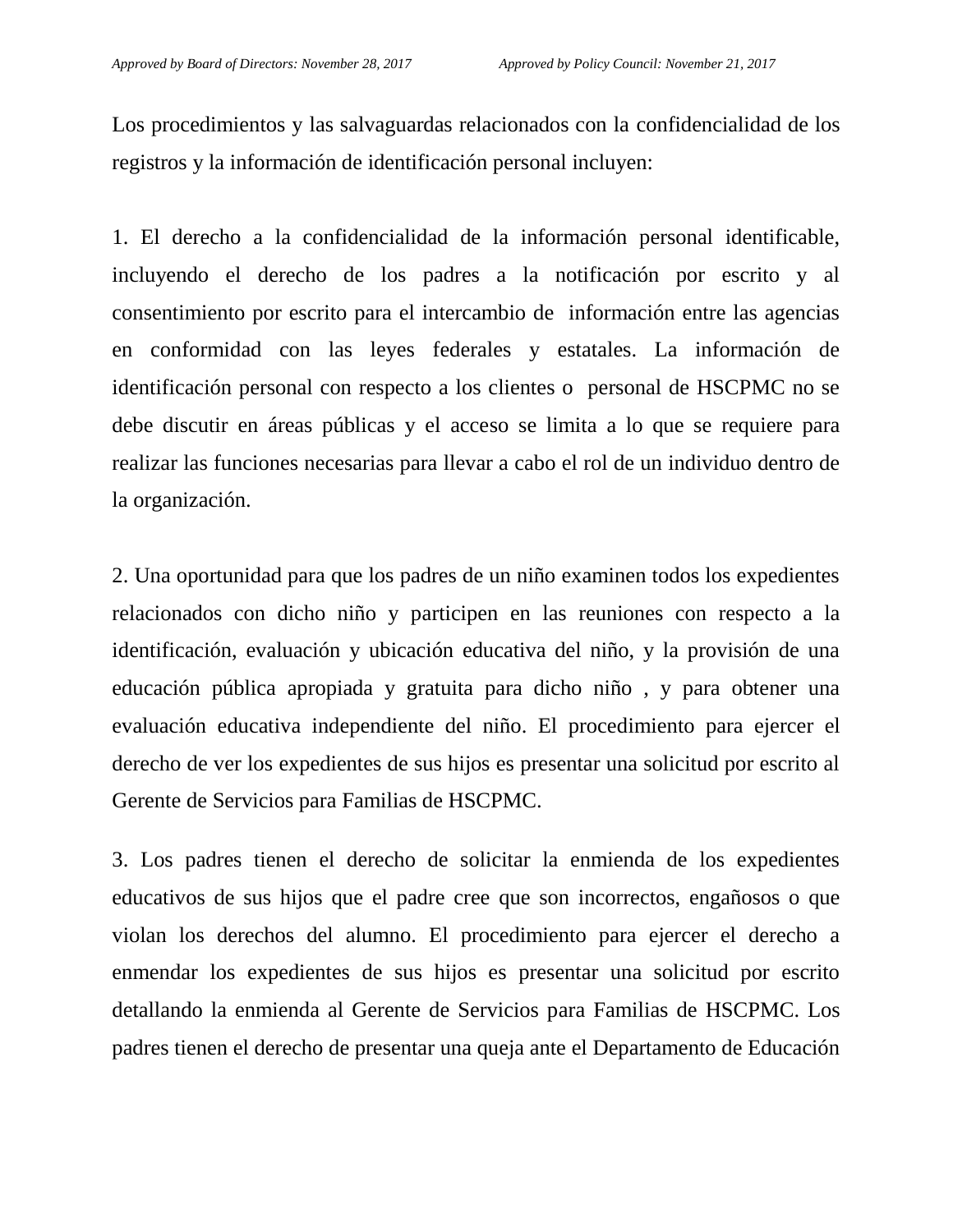sobre las presuntas fallas por parte de HSCPMC para cumplir con los requisitos de FERPA.

4. Se debe obtener el consentimiento de los padres antes de divulgar información de personal identificable a las partes que no sean funcionarios de las agencias participantes involucradas en la prestación de servicios al niño, excepto en la medida en que FERPA requiera la liberación sin el consentimiento de los padres para cumplir órdenes judiciales y citaciones ; a las partes apropiadas en relación con un riesgo grave de salud o seguridad o emergencia; o auditoría o evaluación estatal o federal requerida; o estudio para mejorar los resultados del niño como se describe en 7. a continuación. HSCPMC debe proporcionar al padre/madre, de forma gratuita, una copia del expediente inicial del menor divulgado a terceras partes, a menos que la divulgación se haya realizado para un tribunal que ordenó revelar la información.

5. HSCPMC debe mantener un registro de cada solicitud de acceso y cada divulgación de información personal identificable de los registros educativos de cada niño (excepto el acceso de los padres y empleados autorizados de HSCPMC), así como los nombres de las autoridades educativas estatales y locales y funcionarios y agencias federales. Antes del lanzamiento de la información, el padre del niño debe firmar y fechar voluntariamente un formulario de divulgación de información que especifica qué registros del niño pueden divulgarse, explica por qué se divulgarán los registros e identifica la parte o clase de partes a quienes los registros pueden ser revelado.

6. Se requiere que los acuerdos por escrito con terceras partes que puedan tener acceso a información confidencial incluyan procedimientos para proteger la información de identificación personal y se actualicen anualmente. Si la tercera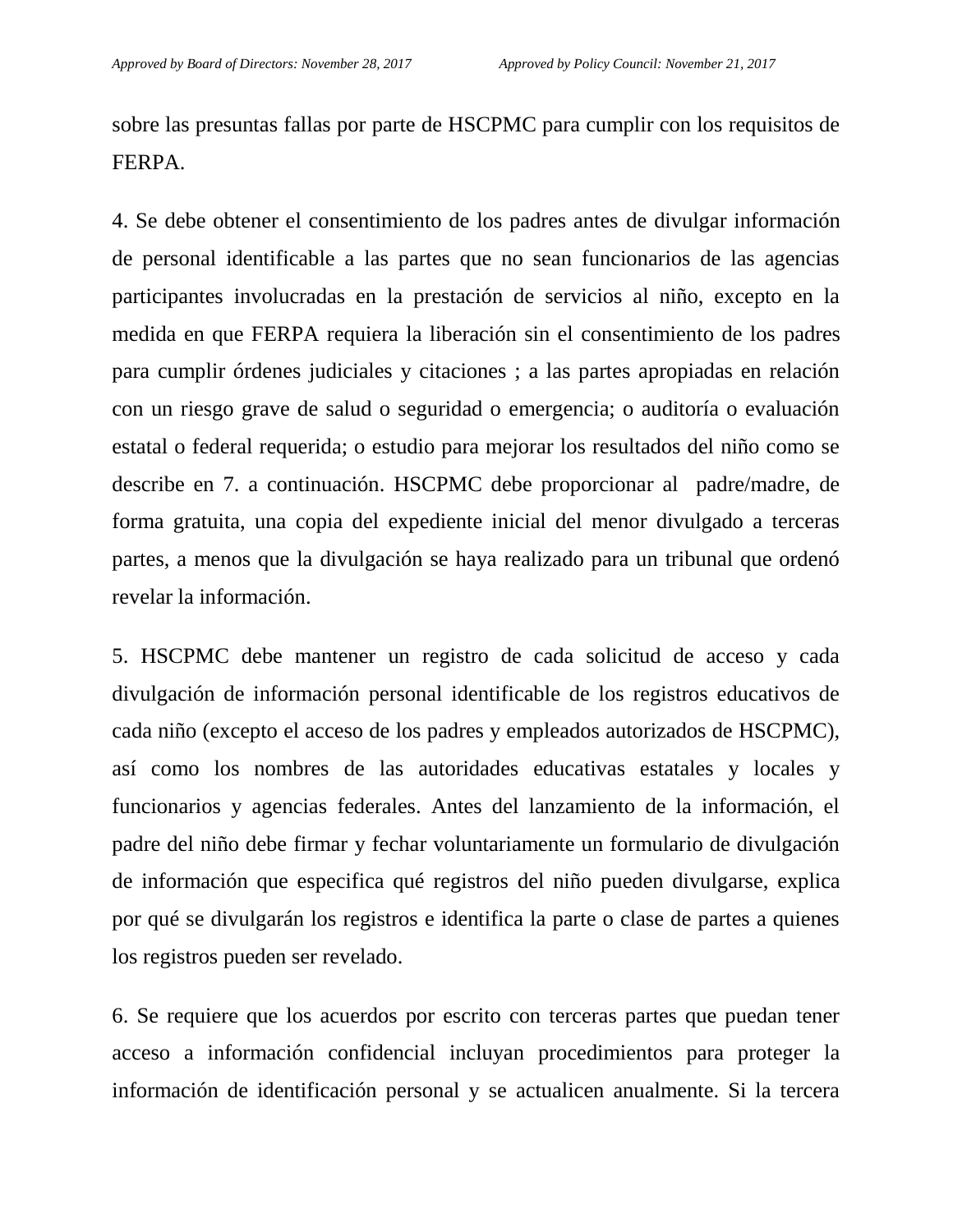parte viola el acuerdo, puede tener la oportunidad de autocorregirse o se le puede prohibir el acceso a los expedientes por un período de tiempo establecido por la Junta de Directores y el Consejo de Pólizas.

7. Las excepciones a esta póliza se identifican en FERPA § 99.31 e incluyen la divulgación a: funcionarios escolares que se ha determinado que tienen intereses educativos legítimos aplicando los criterios especificados en la notificación anual de los derechos FERPA del distrito escolar o escolar; a otra escuela o sistema escolar en el cual el estudiante busca o intenta inscribirse siempre que se cumplan ciertos requisitos de notificación; a los representantes autorizados de las autoridades educativas federales, estatales y locales para la auditoría o evaluación de programas educativos apoyados por el gobierno federal o estatal, o para la aplicación o el cumplimiento de los requisitos legales federales que se relacionan con esos programas; a las autoridades estatales y locales de conformidad con un estatuto estatal sobre el sistema de justicia juvenil o los servicios de protección de menores; (6) A las organizaciones que realizan estudios para, o en nombre de, agencias educativas e instituciones con el propósito de desarrollar, validar o administrar pruebas predictivas, administrar programas de ayuda estudiantil o mejorar la instrucción; a las organizaciones de acreditación para llevar a cabo sus funciones de acreditación; para cumplir con una orden judicial o una citación legal emitida; y a las partes apropiadas en relación con un riesgo o emergencia importante de salud o seguridad.

8. HSPMC protege la confidencialidad de la información personal identificable en las etapas de recopilación, almacenamiento, divulgación y destrucción, que se detallan en la Póliza de retención y destrucción de expedientes de HSCPMC.

9. Un funcionario de HSPMC tiene la tarea de asumir la responsabilidad de garantizar la confidencialidad de cualquier información de personal identificable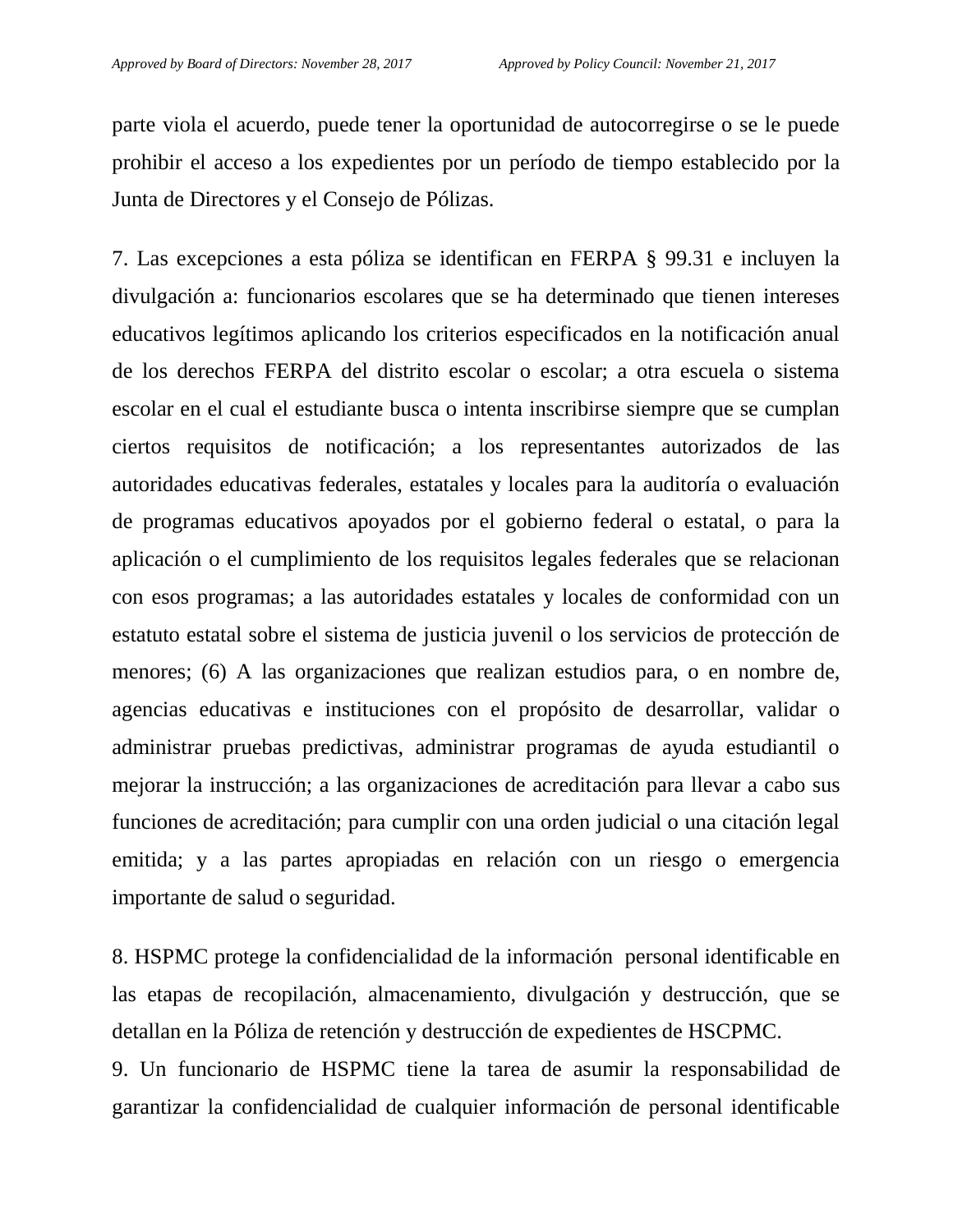con respecto a los clientes, y un funcionario diferente de HSCPMC tiene la tarea de asumir la responsabilidad de garantizar la confidencialidad de cualquier información personal identificable con respecto a los miembros del personal.

10. Todas las personas que recopilan o usan información personal identificable deben recibir capacitación o instrucciones con respecto a esta póliza y procedimiento.

11. HSCPMC mantiene una lista actualizada de los nombres y cargos de los empleados dentro de la agencia que pueden tener acceso a información personal identificable.

12. HSCPMC deberá notificar anualmente a los padres de los niños que actualmente asisten sobre sus derechos bajo esta póliza.

13. El acceso a la información de identificación personal se limita a lo que es necesario para realizar las tareas relacionadas con la función específica de cada empleado, consultor, personal y voluntario de la agencia colaboradora, incluyendo los miembros de la Junta de Directores y el Consejo de Póliza. Se prohíbe a cada persona en estos roles divulgar o comunicar cualquier dato / información confidencial a cualquier tercero fuera del alcance de su posición, a menos que esté autorizado por las leyes aplicables.

Al involucrarse con HSCPMC, cada empleado y voluntario debe firmar una declaración de confidencialidad que se colocará en su archivo. El incumplimiento de la Póliza de confidencialidad y las pautas puede dar como resultado una acción disciplinaria o la terminación, de acuerdo con el rol del individuo dentro de la organización.